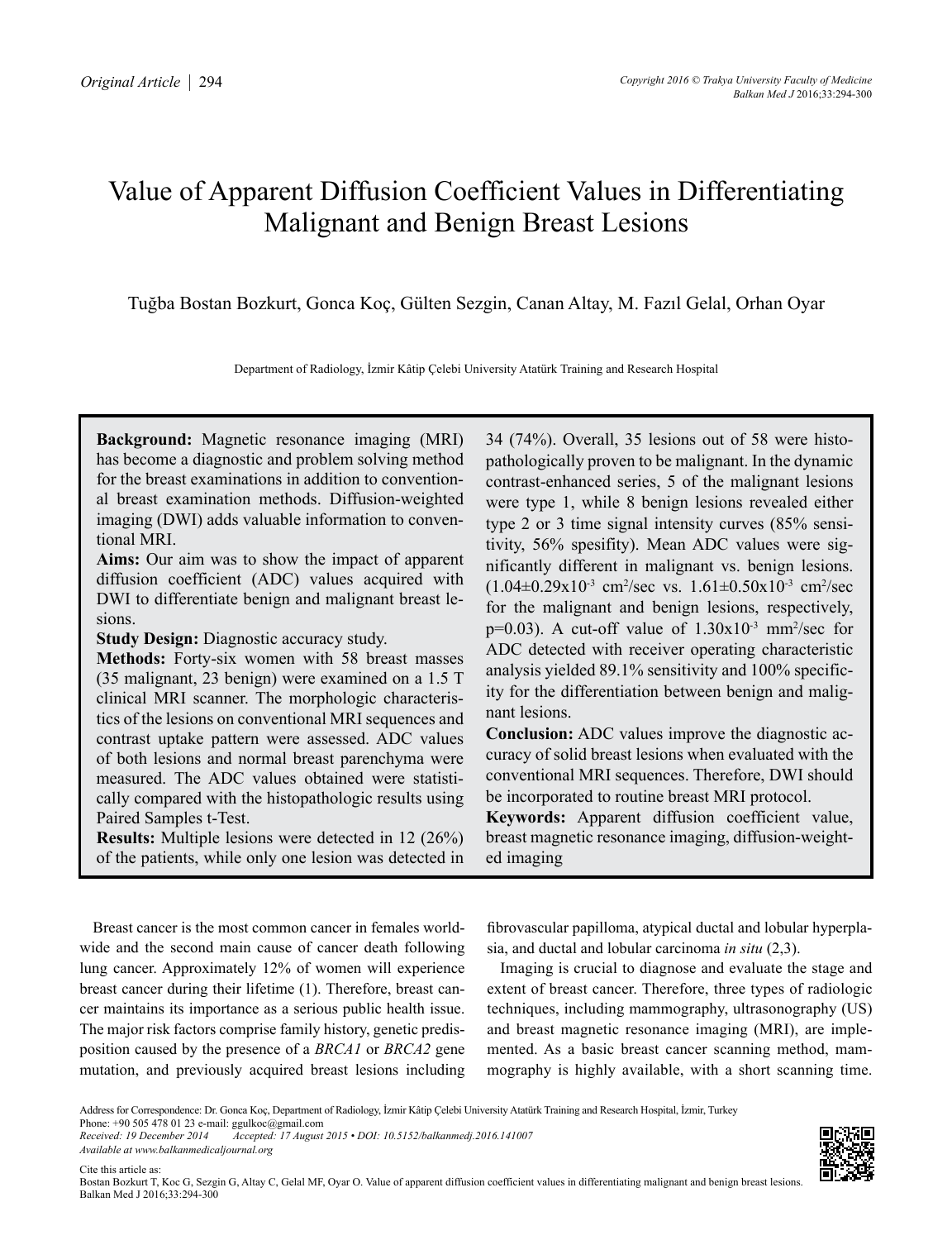It has high diagnostic accuracy, particularly in the elder age group, due to the relatively increased fatty components of breast tissue. The sensitivity ranges between 63-87% depending on the degree of breast density and age (4-6). Thus, especially in dense breast tissue, further imaging methods are applied to improve the diagnostic accuracy. At least a single scanning with US in addition to mammography has been reported to yield a substantial increase in sensitivity and specificity, particularly in dense breasts (7). The main restrictions of US are the inability to detect the microcalcifications representing ductal carcinoma *in situ* and the fact that it is user-dependent (8). Mammography and US may be inefficient in problem solving in terms of evaluating the real size and extent of lesions, multicentricity, differentiation of residue tumor and granulation tissue following breastconserving surgery. Therefore, in challenging cases, MRI is carried out as a complementary diagnostic tool due to its superior soft tissue resolution, and capability of multiplanar and dynamic contrast enhanced (DCE) imaging without any exposure to ionizing radiation (9,10).

DCE-MRI has been a sensitive method for the lesion detection, although it yields low to moderate specificity for the discrimination of malignant vs. benign lesions (11-14). In recent years, diffusion-weighted imaging (DWI), albeit not routinely used as a part of breast MRI protocol, with the implementation of ultrafast MRI sequences contributes to the evaluation of breast lesions (15-17). The principle of the DWI is related to the Brownian movement of the water particles, which is restricted due to structure of the environment depending on the cellularity degree of the lesions (18,19). The apparent diffusion coefficient (ADC) value as a quantitative measurement of diffusion has been observed by several studies to further help lesion characterization and discrimination when evaluated along with DCE-MRI (20-22).

In our current study, we aimed to show the contribution of ADC values in the differentiation of histopathologically proven malignant and benign breast lesions.

# **MATERIALS AND METHODS**

## **Patients**

Forty-six women with previously detected solid breast masses with either US or mammography were recruited for this study with permission of the local Ethics Committee. Patients provided written informed consent. All MRI examinations were acquired prior to biopsy procedure. Those patients who were either pregnant or had general contraindications for MRI, including having implanted devices (e.g. clips, pacemaker), were excluded.

Five of the locally advanced breast carcinoma lesions were diagnosed with tru-cut biopsy, while other patients with either malignant or benign lesions of the breast underwent excisional biopsy.

#### **MRI scanning**

All MRI examinations were acquired on a 1.5 T clinical MR scanner (Intera; Philips, Netherlands). Both breasts were scanned with a dedicated four-channel breast coil (Sense breast coils, Philips, Netherlands) in the prone position. In order to avoid probable effects of menstrual cycle on ADC values, acquisitions of the premenopausal subjects were acquired between the  $7<sup>th</sup>$  and  $12<sup>th</sup>$  days of the cycle.

Acquired sequences were as follows: Axial T1- and T2 weighted fat-suppressed turbo spin echo (TSE), and axial dynamic 3D fast field echo (FFE) T1-weighted sequence before and following the administration of 0.1 mmol/kg intravenous Gadobenate dimeglumine (MultiHance; Bracco Imaging, Milan, Italy) injection. Prior to contrast material administration, using single shot echo planar imaging (SS-EPI) sequence with the b values of 0 and 750 mm²/s, DWI was acquired with the parameters of time to repetition/time to echo (TR/TE): 5000/62 ms; matrix: 80x128; number of excitations (NEX): 2; field of view (FOV): 190x190 mm; slice thickness: 3.5 mm; slice gap: 0.5 mm. DW images were obtained in 165 seconds.

#### **Lesion assessment**

The images were assessed blinded to clinical, US, and mammography findings by two radiologists (G.S, M.F.G) with 3 and 10 years of experience in breast MRI, respectively. After the generation of ADC maps, all images were sent to a commercially available workstation (EWS, Philips Medical) in order to measure ADC values and draw time signal intensity curves of the lesions. The region of interest (ROI), with the size of 10 mm², was placed manually within the lesions avoiding the cystic-necrotic and hemorrhagic components and normal contralateral breast parenchyma trying to avoid fatty areas. The lowest ADC value was taken into account when different ADC values were obtained within a lesion. Since the lesions with a diameter of less than 1 cm are often hard to visualize on DWI, these were not included in the study.

## **Statistical analysis**

The ADC values of malignant and benign lesions and normal breast were considered continuous dependent variables and compared using Paired Sample t-test. The sensitivity, specificity, and p value were measured. P value was considered statistically significant when <0.05. The statistical analysis was performed with a software package (Statistical Package for Social Sciences, version 15.0, SPSS Inc; Chicago, Illinois, USA).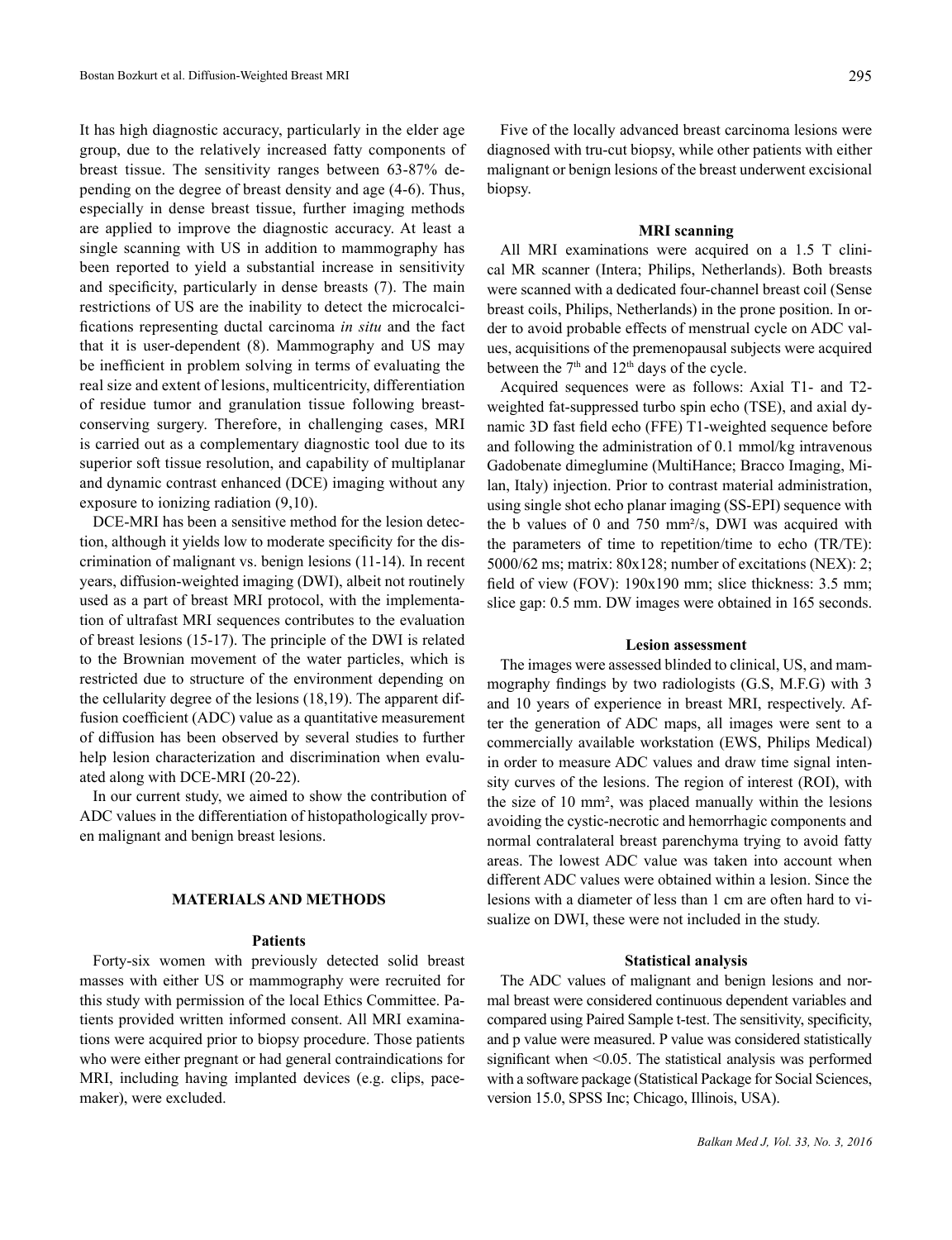# **RESULTS**

The mean age of the patients was  $49.07\pm18.10$  years with the range from 20 to 84 years and the difference between the patients with malignant vs. benign lesions was statistically significant  $(33.9 \pm 12.6 \text{ years} \text{ vs. } 57.2 \pm 15.2 \text{ years}, \text{ p} < 0.03)$ .

In 46 patients, 58 lesions were detected: 12 patients (26.08%) had multiple lesions, while a single lesion was detected in 34 (73.9%). Consequently, 35 lesions were histopathologically diagnosed as malignant: invasive ductal carcinoma (n=19), invasive lobular carcinoma (n=4), apocrine carcinoma (n=2), invasive papillary carcinoma (n=2), medullar carcinoma  $(n=3)$ , malignant epithelial tumor  $(n=1)$ , metaplastic carcinoma (n=1), invasive ductal and invasive lobular carcinoma  $(n=1)$ , invasive ductal and micropapillary carcinoma  $(n=1)$ , and invasive ductal and invasive cribriform carcinoma (n=1). Overall, 23 lesions were proven to be benign: Fibroadenoma  $(n=18)$ , hamartoma  $(n=1)$ , fibrocystic change  $(n=3)$ , and fat necrosis (n=1). The lesion size ranged from 15.3 mm to 83.5 mm (mean size 36.4±18.0 mm). Malignant breast lesions were larger than benign ones (mean size 41.4±12.0 mm vs.  $18.7\pm9.0$  mm, respectively, p<0.001).

The time signal intensity curves of the breast lesions obtained from dynamic series were as follows: type 3 (wash out) was detected in 23 (65.7%), while 5 (14.2%) and 7 (20%) of the malignant lesions revealed type 1 (steadily increasing signal intensity) and type 2 (plateau) time signal intensity curves. Overall, 13, 4, and 6 of the benign lesions had type 1, 2, and 3 time signal intensity curves, respectively. If the type 1 time course is considered to be associated with benign lesions, the shape of time signal intensity curve was found to have 85% sensitivity and 56% specificity to detect malignant lesions.

The mean ADC values of 35 malignant lesions were significantly different from that of 28 benign lesions  $(1.04\pm0.29x10^{-3})$ mm<sup>2</sup>/s, range  $0.75$ -1.32 x  $10^{-3}$  mm<sup>2</sup>/s;  $1.61 \pm 0.50 \times 10^{-3}$  mm<sup>2</sup>/s, range  $1.11-2.11 \times 10^{-3}$  mm<sup>2</sup>/s, respectively, p=0.03) and normal breast parenchyma (mean  $1.92 \pm 0.52 \times 10^{-3}$  mm<sup>2</sup>/s, range 1.05-2.44x10<sup>-3</sup> mm<sup>2</sup>/s, p<0.03). The cut-off value of  $1.30x10^{-3}$ mm<sup>2</sup>/s detected by the peak of the receiver operating characteristic curve yielded 89.1% sensitivity and 100% specificity for the discrimination of malignant lesions from benign (Figure 1). There was no statistically significant difference between the mean ADC values of benign lesions and normal breast parenchyma (p=0.134).

# **DISCUSSION**

This study evaluates the ADC values of solid breast lesions obtained prior to biopsy procedure and the results indicate a



**FIG. 1.** The ROC analysis of the ADC values. High sensitivity and specificity can be observed

significant difference between malignant and benign lesions. A threshold ADC value of  $1.30x10^3$  mm<sup>2</sup>/s in the study is compatible with the range of  $1.1\n-1.60x10\n3 mm<sup>2</sup>/s$ , which has been reported in the literature and helps to distinguish benign vs malignant lesions with 89.1% sensitivity and 100% specificity (15, 22-26).

Several studies that evaluated breast lesions using DWI have reported a range of mean ADC values of malignant breast lesions between  $0.87 \pm 0.23$  and  $1.22 \pm 0.31 \times 10^{-3}$  mm<sup>2</sup>/s, so that the mean ADC value of malignant lesions in the current study  $(1.04\pm 0.29 \times 10^{-3} \text{ mm}^2/\text{s})$  was in the reported range  $(22-26)$ . The highest ADC value of malignant breast lesions was revealed by micropapillary carcinoma  $(1.32 \pm 0.13 \times 10^{-3} \text{ mm}^2/\text{s})$ , while invasive ductal and cribriform carcinoma had the lowest  $(0.78 \pm 0.24 \times 10^{-3} \text{ mm}^2/\text{s})$ . Since micropapillary carcinoma is histopathologically defined as the reproduction of tumor cell batches within blank stromal spaces, the relatively increased ADC value compared to invasive carcinomas may be related with randomly moving water molecules within that interstitium (27).

The range of ADC values of malignant and benign lesions mildly overlapped in accordance with the literature: 3 out of 18 fibroadenomas, which were subsequently diagnosed histopathologically, showed a relatively decreased mean ADC value of  $1.16 \pm 0.13 \times 10^{-3}$  mm<sup>2</sup>/s. The possible reason for the low ADC in fibroadenomas has been reported as predominance of the fibrous component (28,29).

The ADC values were shown to better correlate with malignancy compared to time signal intensity curves, which revealed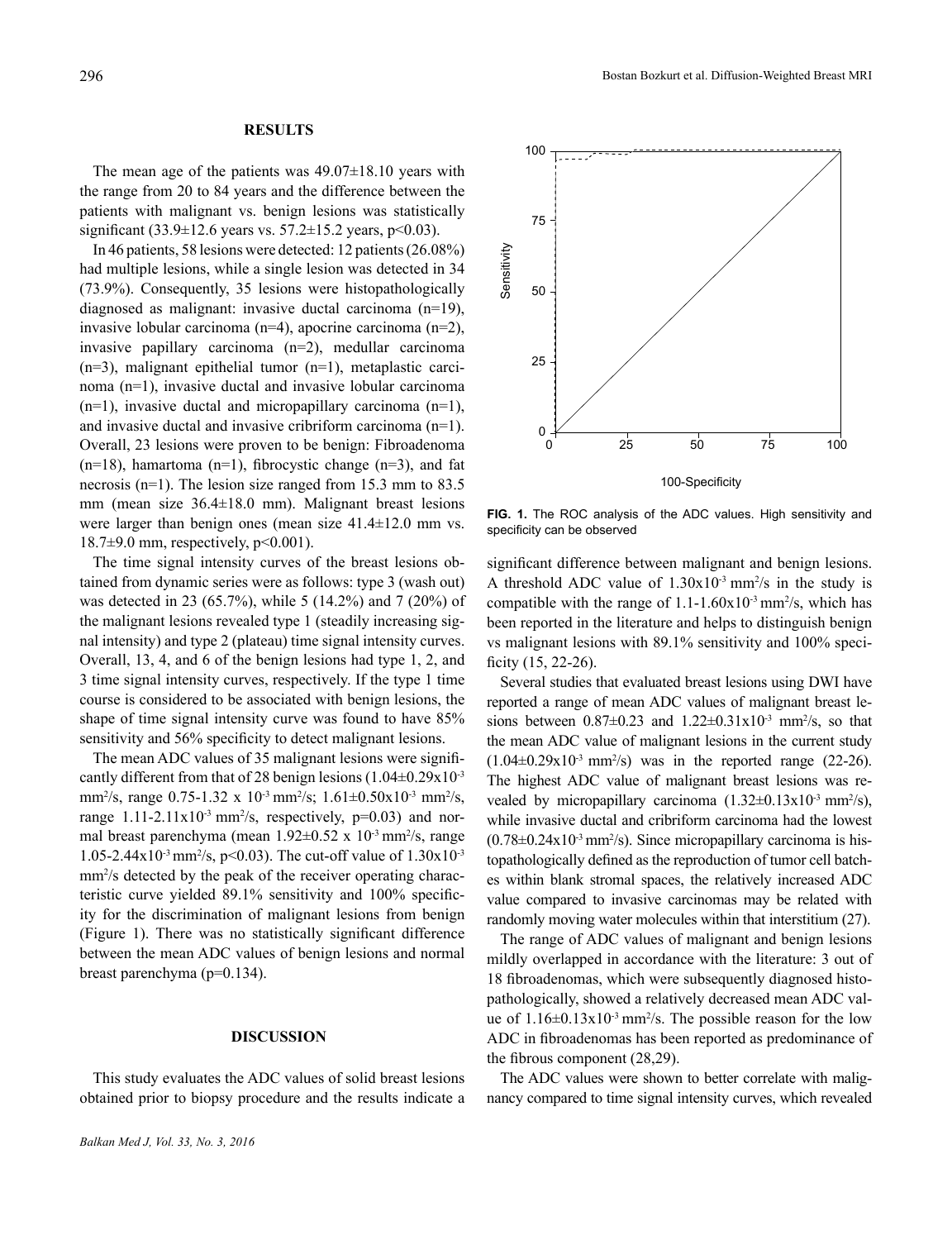85% sensitivity, and 56% specificity to detect malignant lesions. In the literature, a wide range of sensitivity (56-83%) and specificity (46-91%) rates of either type 2 or type 3 time signal intensity curves for the detection of malignant breast lesions have been reported (30,31). Because of this overlap in enhancement characteristics of benign and malignant breast lesions, not only reliance on kinetics assessment but combination with morphologic assessment and DWI findings is recommended.

DCE-MRI reflects the vascular permeability, changes in interstitial pressure and extracellular space content. Although this technique is closely related to the vascularity of the lesions, there is no direct connection between the pattern of contrast enhancement and the amount of tumor cellularity (28). In the literature, some malignant lesions, including papillary, medullary, and some intraductal carcinomas, metastatic lesions, and lymphoma, have been reported to enhance more slowly and to



**FIG. 2. a-d.** A 55 year-old female with medullary carcinoma. T1 weighted fat saturated axial image acquired after contrast media administration revealed a strongly enhancing breast lesion with macrolobulated margins (arrows) (a). The lesion had diffusion restriction that was seen as hyperintense on DWI image (arrows) (b) and hypointense on ADC map (arrows) (c). Mean ADC value: 1.13 x 10<sup>-3</sup> mm<sup>2</sup>/s. A type 1 time signal intensity curve was detected (d).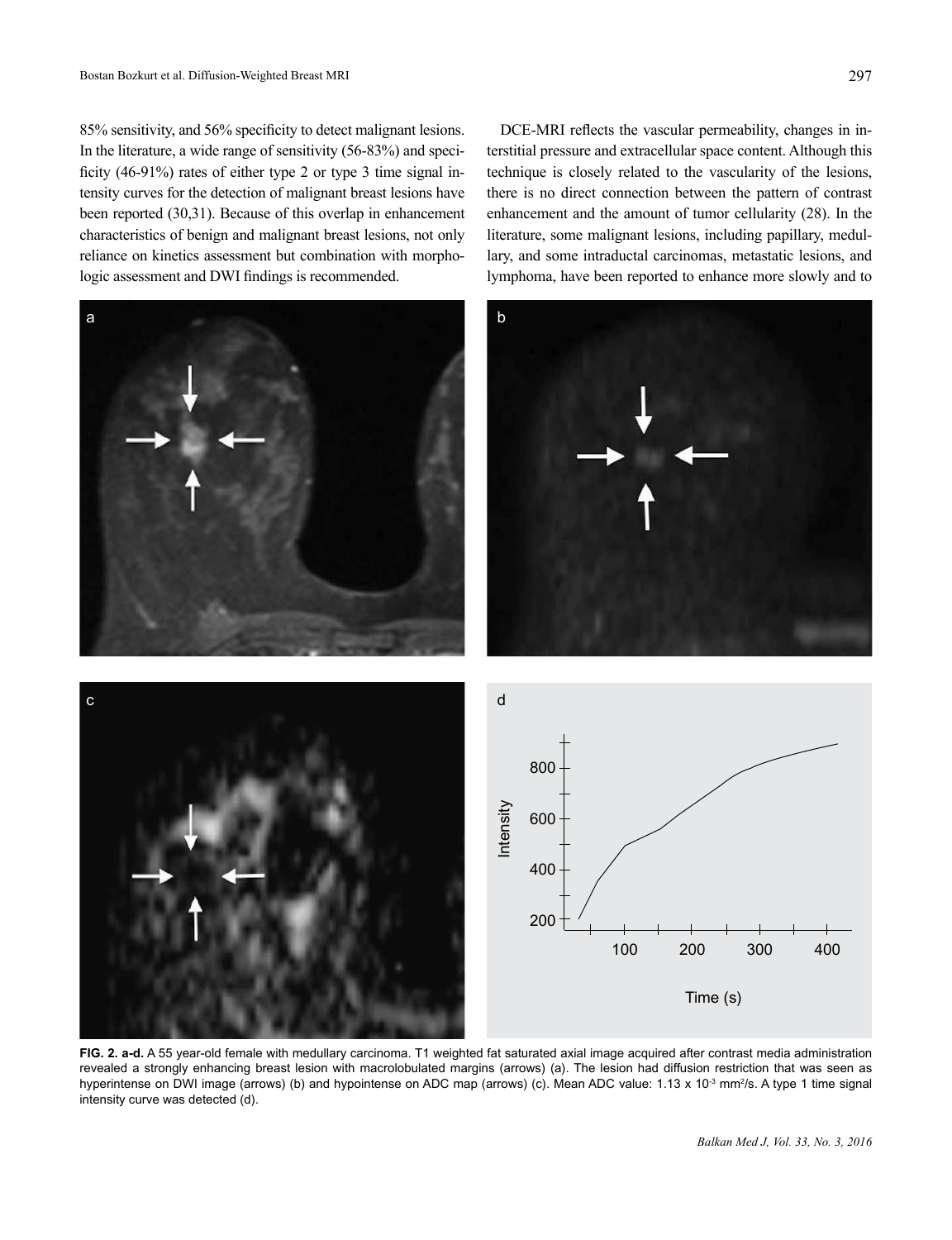a lesser degree than other malignant breast tumors (29,32). Besides, some benign breast lesions may imitate malignant lesions in terms of contrast uptake pattern due to proliferative activities of hyperplastic parenchymal cells (28). Particularly in the acute period of fat necrosis, proliferative dysplasia, and myxoid fibroadenoma, scar tissue formed very fast following surgical procedures (within first 6 months) and radiotherapy (within first 18 months) and vivid contrast uptake in the early period may be observed (32,33). In concordance with the literature, 5 malignant lesions of 35, including 2 of the medullary carcinoma, invasive mixed carcinoma, metaplastic carcinoma, and invasive lobular carcinoma revealed type 1 time signal intensity curve, as well as 5 of the fibroadenomas and one lesion of fat necrosis, were found to have type 3 curves (Figure 2, 3).

As shown in our current study, DWI holds promise to improve the diagnostic performance of DCE-MRI (34). The decreased levels of ADC values of malignant tumors reflect the biological characteristics of tumor, such as cellularity and wa-



**FIG. 3. a-d.** A 28 year-old female with histopathologically proven fibroadenoma. On contrast enhanced T1 weighted axial fat saturated image, an enhancing lesion was seen (arrows) (a). Despite the type 3 time signal intensity curve drawn within the lesion (b) no diffusion restriction was revealed on diffusion-weighted image (arrows) (c) and ADC map (d). Mean ADC value: 1.65 x 10<sup>-3</sup> mm<sup>2</sup>/s.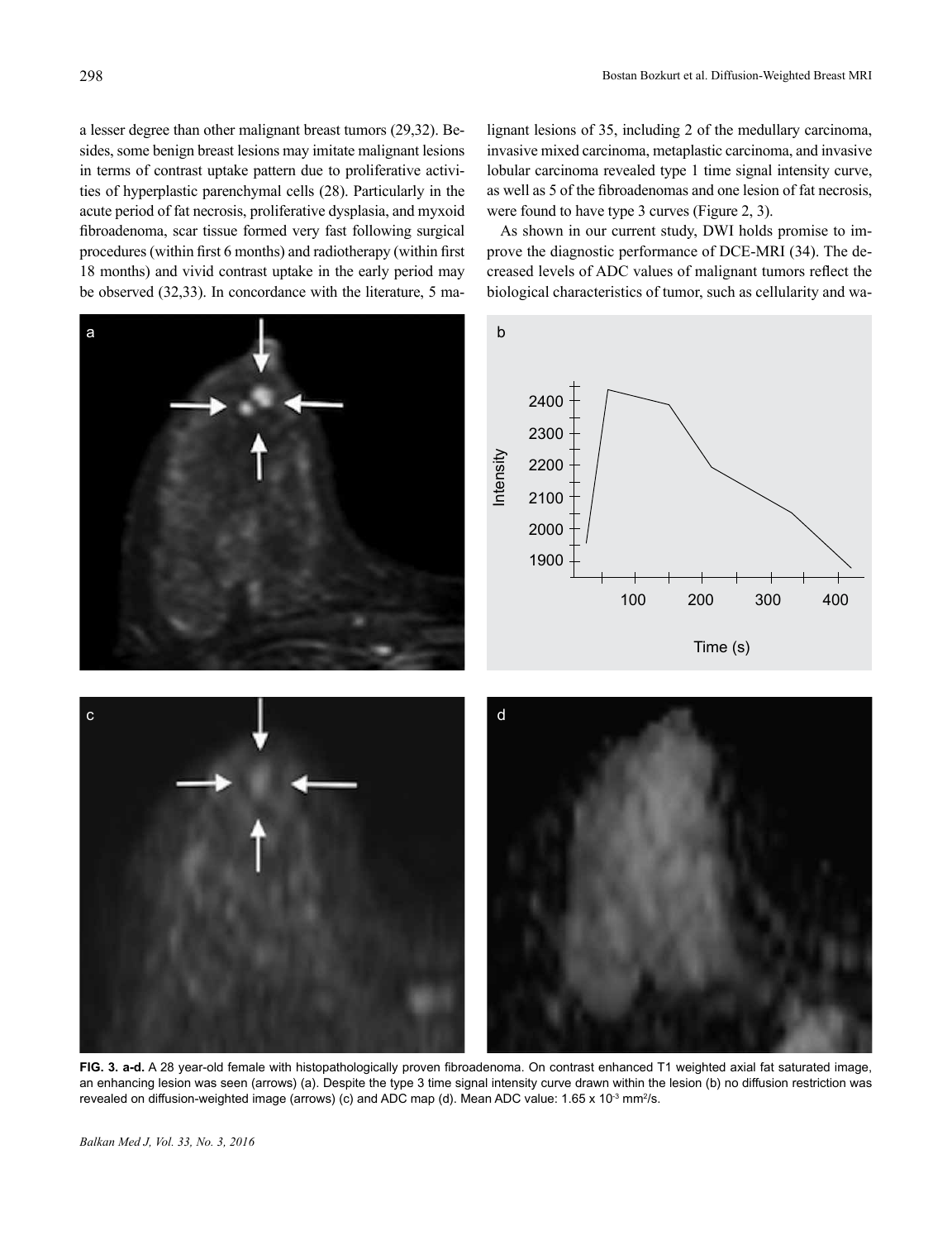ter content. Malignant tumors consisted of intensely packed and randomly organized tumor cells interfere the effective movement and restrict diffusion of water particles. Conversely, higher ADC values are usually associated with well-differentiated tumors or benign conditions. In keeping with our findings, in previous studies, lower ADC values were reported to be associated with malignant breast tumors rather than benign conditions (35,36). Constantini et al. (37) reported an inverse correlation between the tumor grade and ADC values.

When obtaining DWI, the selection of b value is of great importance. At b values of 400 s/mm<sup>2</sup> and below, the ADC value is affected with the diffusion of water as well as the microcirculation of blood located in the capillary bed of tissues and perfusion (27). As a consequence, lower b values result in higher ADC values. Although no consensus exists on the appropriate b value, Pereira et al. (26) compared the ADC values of malign breast tumors acquired at various b values and reported the ADC values at 750 mm²/s to be more sensitive than lower ones for the estimation of malignant potential (19). Similarly, as the preferred b value at our institution, 750 mm²/s was implemented. Since the higher b value means a lower signal to noise ratio, the optimization of DWI with appropriate b value is essential without a significant compromise on resolution.

The study has several limitations to be considered. Since breast lesions with the diameter of less than 1 cm are hard to visualize with DWI and may exhibit incorrect ADC values, those lesions previously detected with either US or mammography were not included in our study (27). Therefore, DWI has to be an adjunct technique to conventional sequences and DCE-MRI for the detection and assessment of breast lesions of various sizes. Since prolonged acquisition time may lead to misalignment artifacts caused by patient motion, we utilized a combined b value of 0 and 750 mm²/s. However, whether the selection of b values would influence ADC measurements acquired from breast lesions is controversial (26,38). Thus, the optimum ADC value, reducing T2 shine through and perfusion effect while maintaining resolution, should be investigated with further clinical studies.

In conclusion, DWI, as used worldwide in other fields of diagnostic imaging, is a promising method in breast imaging. Although it is not routinely included in breast MRI protocol, the implementation of DWI is simple, without any significant time compromise. Furthermore, quantification of the method using ADC value measurements may help to more accurately predict the malignant potential of breast lesions prior to histopathological sampling.

**Ethics Committee Approval:** Ethics committee approval was obtained for this study from the ethics committee of Ataturk Teaching and Research Hospital Local Ethical Committee (Date: 30 April 2009, Meeting number: 2009/597).

**Informed Consent:** Written informed consent was obtained from the patients who participated in this study.

**Peer-review:** Externally peer-reviewed.

**Author contributions:** Concept - T.B.B., G.S., M.F.G.; Design - T.B.B, G.K., C.A.; Supervision - M.F.G., O.O.; Resource - G.S., C.A., O.O.; Materials - G.K., T.B.B., C.A.; Data Collection and/or Processing - T.B.B., M.F.G., C.A.; Analysis and/or Interpretation - T.B.B., G.K., G.S.; Literature Search - G.K., T.B.B.; Writing - G.K., T.B.B., C.A.; Critical Reviews - M.F.G, O.O.

**Conflict of Interest:** No conflict of interest was declared by the authors**.** 

**Financial Disclosure:** The authors declared that this study has received no financial support.

## **REFERENCES**

- 1. Sasieni PD, Shelton J, Ormiston-Smith N, Thomson CS, Silcocks PB. What is the lifetime risk of developing cancer? The effect of adjusting for multiple primaries. *Br J Cancer* 2011;105:460-5. **[\[CrossRef\]](http://dx.doi.org/10.1038/bjc.2011.250)**
- 2. Malone KE, Daling JR, Thompson JD, O'Brien CA, Francisco LV, Ostrander EA. BRCA1 mutations and breast cancer in the general population: analyses in women before age 35 years and in women before age 45 years with first-degree family history. *JAMA* 1998;279:922-9. **[\[CrossRef\]](http://dx.doi.org/10.1001/jama.279.12.922)**
- 3. Soerjomataram I, Louwman WJ, van der Sangen MJC, Roumen RM, Coebergh JW. Increased risk of second malignancies after in situ breast carcinoma in a population based registry. *Br J Cancer* 2006; 95:393-97. **[\[CrossRef\]](http://dx.doi.org/10.1038/sj.bjc.6603231)**
- 4. [Carney PA,](http://www.ncbi.nlm.nih.gov/pubmed?term=Carney%20PA%5BAuthor%5D&cauthor=true&cauthor_uid=12558355) [Miglioretti DL,](http://www.ncbi.nlm.nih.gov/pubmed?term=Miglioretti%20DL%5BAuthor%5D&cauthor=true&cauthor_uid=12558355) [Yankaskas BC,](http://www.ncbi.nlm.nih.gov/pubmed?term=Yankaskas%20BC%5BAuthor%5D&cauthor=true&cauthor_uid=12558355) [Kerlikowske K](http://www.ncbi.nlm.nih.gov/pubmed?term=Kerlikowske%20K%5BAuthor%5D&cauthor=true&cauthor_uid=12558355), [Rosenberg R,](http://www.ncbi.nlm.nih.gov/pubmed?term=Rosenberg%20R%5BAuthor%5D&cauthor=true&cauthor_uid=12558355) [Rutter CM](http://www.ncbi.nlm.nih.gov/pubmed?term=Rutter%20CM%5BAuthor%5D&cauthor=true&cauthor_uid=12558355) et al. Individual and combined effects of age, breast density, and hormone replacement therapy use on the accuracy of screening mammography. *Ann Intern Med* 2003;138:168-75. **[\[CrossRef\]](http://dx.doi.org/10.7326/0003-4819-138-3-200302040-00008)**
- 5. Rosenberg RD, Hunt WC, Williamson MR, [Gilliland FD,](http://www.ncbi.nlm.nih.gov/pubmed?term=Gilliland%20FD%5BAuthor%5D&cauthor=true&cauthor_uid=9807581) [Wiest](http://www.ncbi.nlm.nih.gov/pubmed?term=Wiest%20PW%5BAuthor%5D&cauthor=true&cauthor_uid=9807581) [PW](http://www.ncbi.nlm.nih.gov/pubmed?term=Wiest%20PW%5BAuthor%5D&cauthor=true&cauthor_uid=9807581), [Kelsey CA](http://www.ncbi.nlm.nih.gov/pubmed?term=Kelsey%20CA%5BAuthor%5D&cauthor=true&cauthor_uid=9807581) et al. Effects of age, breast density, ethnicity, and estrogen replacement therapy on screening mammographic sensitivity and cancer stage at diagnosis: review of 183,134 screening mammograms in Albuquerque, New Mexico. *Radiology* 1998;209:511-8. **[\[CrossRef\]](http://dx.doi.org/10.1148/radiology.209.2.9807581)**
- 6. Kerlikowske K, Grady D, Barclay J, [Sickles EA,](http://www.ncbi.nlm.nih.gov/pubmed?term=Sickles%20EA%5BAuthor%5D&cauthor=true&cauthor_uid=8667537) [Ernster V](http://www.ncbi.nlm.nih.gov/pubmed?term=Ernster%20V%5BAuthor%5D&cauthor=true&cauthor_uid=8667537). Likelihood ratios for modern screening mammography. Risk of breast cancer based on age and mammographic interpretation. *JAMA* 1996;276:39-43. **[\[CrossRef\]](http://dx.doi.org/10.1001/jama.1996.03540010041028)**
- 7. Wendie A. Berg, Jeffrey D. Blume, Jean B. Cormack, Ellen B. Mendelson, Daniel Lehrer, Marcela Böhm-Vélez et al. Combined screening with ultrasound and mammography vs mammography alone in women at elevated risk of breast cancer. *JAMA* 2008;299:2151-63. **[\[CrossRef\]](http://dx.doi.org/10.1001/jama.299.18.2151)**
- 8. Kolb TM, Lichy J, Newhouse JH. Comparison of the performance of screening mammography, physical examination and breast US